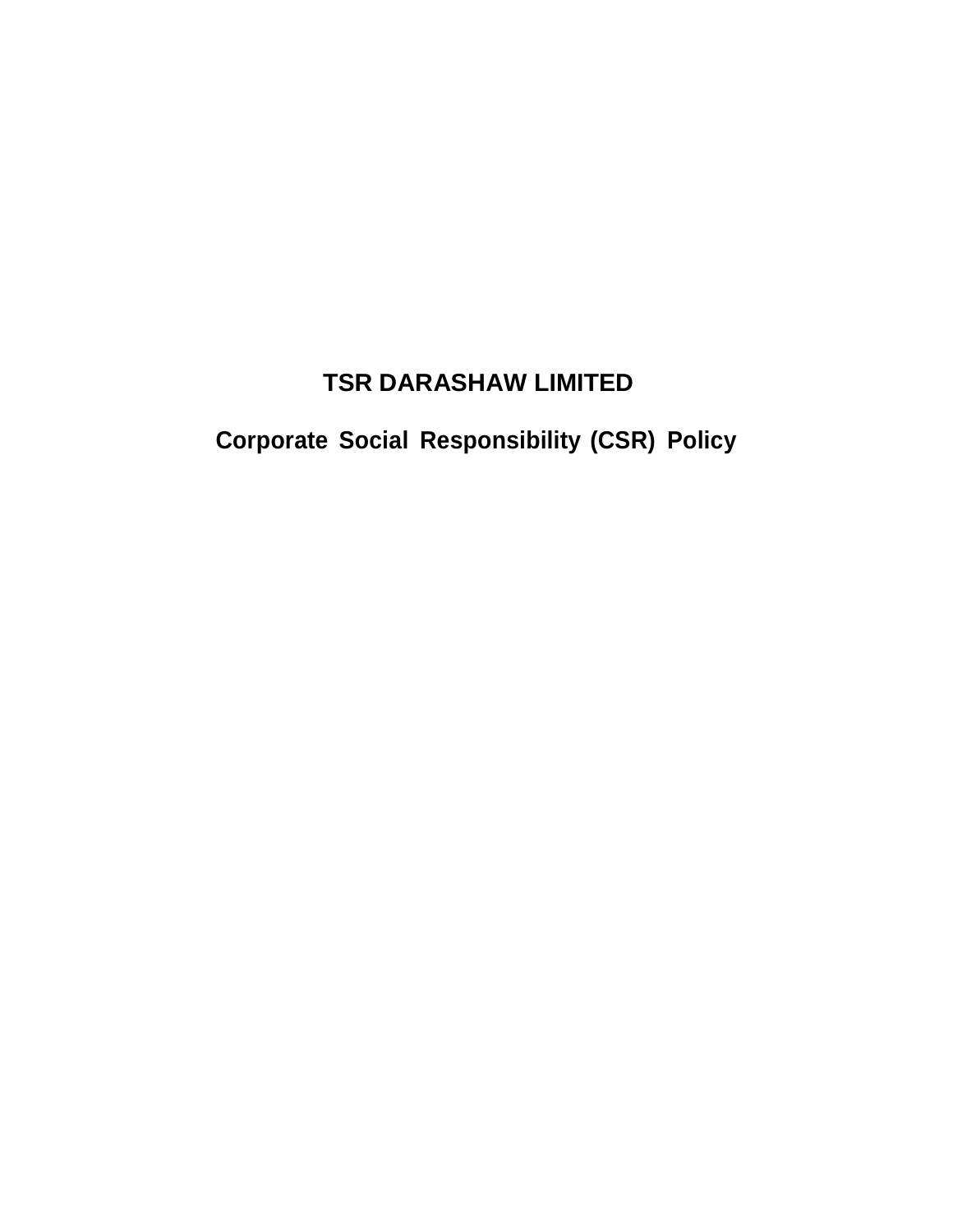## **Corporate Social Responsibility (CSR) Policy**

## **Background**

On 27 February 2014 the Ministry of Corporate Affairs announced that Section 135 and Schedule VII of the Companies Act 2013 (hereby referred to as the "Act" as well as the provisions of the Companies (Corporate Social Responsibility Policy) Rules, 2014 would come into effect from 1<sup>st</sup> April, 2014.

With effect from 1<sup>st</sup> April, 2014, any Company, private limited or public limited, which either has a net worth of Rs. 500 crore or more; or a turnover of Rs. 1,000 crore or more; or net profit of Rs. 5 crore or more in any financial year, needs to spend at least 2% of its average net profit for the immediately preceding three financial years on corporate social responsibility activities (for the purpose of calculating 2% of average net profits, net profits to be calculated as per the applicable provisions of section 135 of the Act read with the relevant rules in respect thereto).

The CSR activities must be with respect to any of the activities mentioned in Schedule VII of the Act. As per the Act and the Rules an eligible company is required to formulate a CSR Policy and upload the same on the company's website.

The Act requires companies to appoint a Corporate Social Responsibility Committee consisting of at least three directors (subject to rules). If a company is one that is required by the Act to appoint independent directors to its board, then the CSR committee must include at least one independent director. The CSR committee is required to recommend a formal CSR Policy. This document, which is to be submitted to the company's board, should recommend particular CSR activities, set forth a budget, describe how the company will implement the project, and establish a transparent means to monitor progress.

To formulate and monitor the CSR policy of the company, a CSR Committee of the Board has been constituted in the Board meeting held on  $24<sup>th</sup>$  December, 2014 wherein it was resolved that all the three Directors of the Company Mr. P. D. Karkaria, Mr. Darashaw K. Mehta and Mr. Baman K. Mehta, shall be members of the CSR Committee.

The CSR Policy was approved by the Board at its meeting held on 24th December, 2014.

In view of resignation of Mr. P.D. Karkaria as Director and appointment of Mrs. Daisy Keki Dinshah Bamanji Mehta as Director of the Company, the Board of Directors in their Board Meeting held on 24th December, 2016 decided to reconstitute the CSR Committee and passed a board resolution to reconstitute the CSR Committee in place of earlier CSR Committee. Pursuant to Board Meeting dated 24<sup>th</sup> December, 2016, the New CSR committee comprises the following three Directors of the Company who shall be the members of the CSR Committee:

- 1. Mr. Darashaw K. Mehta-Chairman
- 2. Mr. Baman K. Mehta-Member
- 3. Mrs. Daisy Keki Dinshah Bamanji Mehta-Member

The CSR Policy of the Company as approved by the Board is as follows: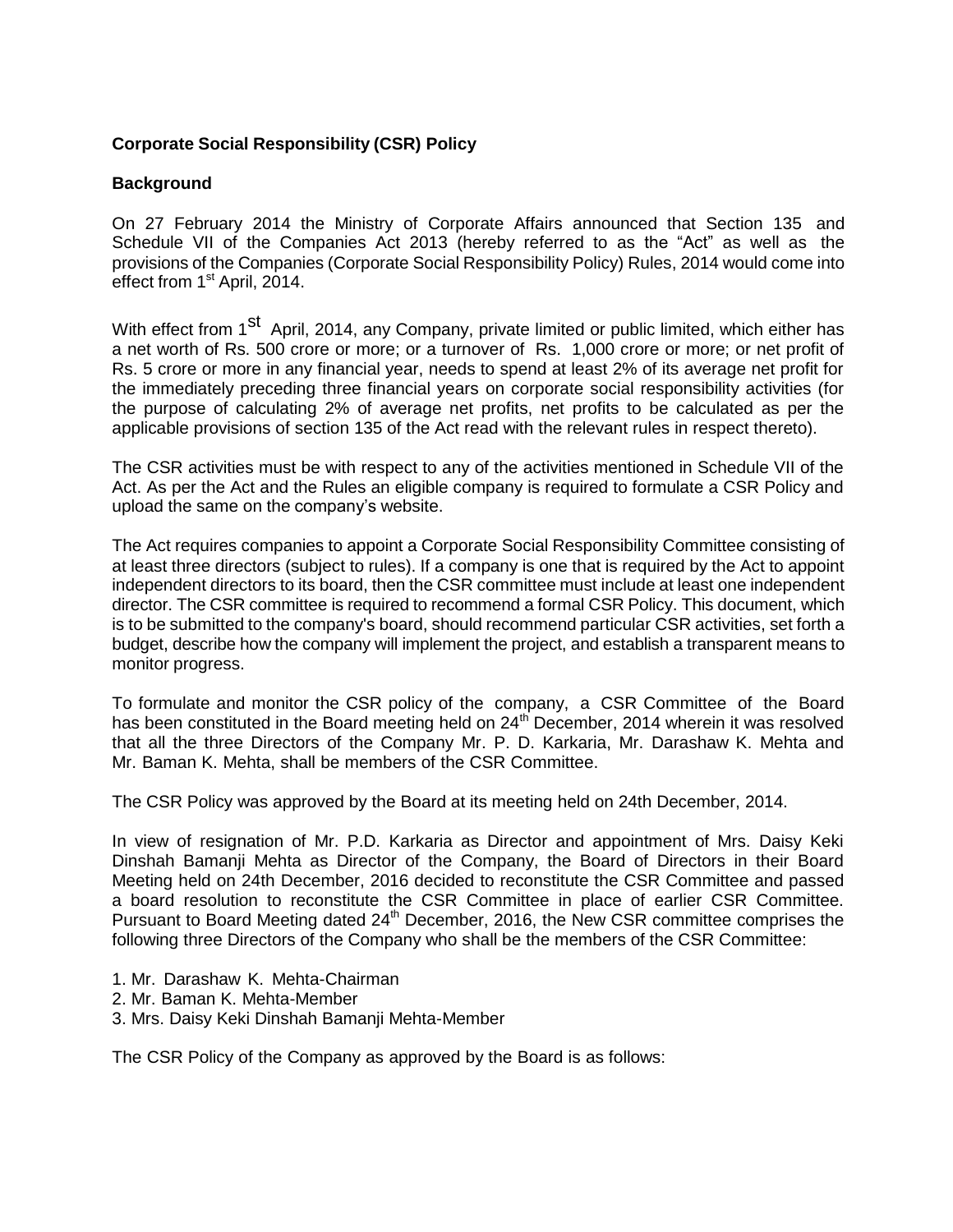# **Purpose**

The Policy has been produced to provide guidance relating to Corporate Social Responsibility to ensure that the Company operates on a consistent and compliant basis.

## **CSR Policy**

M/s TSR Darashaw Limited, hereby referred to as the "Company", is committed to give back to the community by engaging itself in activities in the field of healthcare, education, rural development, environmental sustainability and support to the poor section of the society. It seeks to further these objectives through trust, societies and other organisations which serve the society with similar objectives.

#### **1. Constitution and functioning of CSR Committee**

The Board of the Company will be responsible for (i) approving CSR policy and disclose its contents in Directors' Report of the company each year and on the company's website, (ii) ensure that activities are undertaken as per the CSR policy (iii) ensure that the company spends at least 2% of the average net profit during the three immediately preceding financial years on CSR activities.

The responsibilities of the CSR Committee include:

- a. To formulate and recommend the CSR policy to the Board which shall indicate the activities to be undertaken by the Company as specified in Schedule VII
- b. To recommend the amount of expenditure to be incurred
- c. To execute the CSR Policy that recommends CSR activities, the amount of expenditure to be incurred on the activities referred to and monitor CSR spends
- d. To monitor CSR activities through a transparent monitoring mechanism for Implementation of the CSR projects or programmes or activities undertaken by the Company.
- e. To periodically monitor the implementation of the CSR policy

## **2. Budget & Expenditure**

The Company shall spend a minimum 2% of the average net profit during the three immediately preceding financial years on CSR activities.

Subject to provisions of sub-section (5) of Section 135 of the Act, the Company can undertake CSR activities through outside trusts, societies or companies only in India, provided that these have at least 3 years of track record of undertaking such activities. The Company may also collaborate or pool resources with other companies to undertake CSR activities and any expenditure incurred on such collaborative efforts would qualify for computing the CSR spends provided that the CSR Committees of the respective companies are in a position to report separately on such projects or programmes in accordance with these rules.

The Company may build CSR capacity through its own employees or through any implementation agency. However, the total expenditure should not exceed 5% of the total CSR expenditure in that year.

CSR expenditure shall include all expenditure including contribution to corpus for projects or programmes relating to CSR activities approved by the Board on the recommendation of its CSR Committee which fall within the purview of Schedule VII of the Act.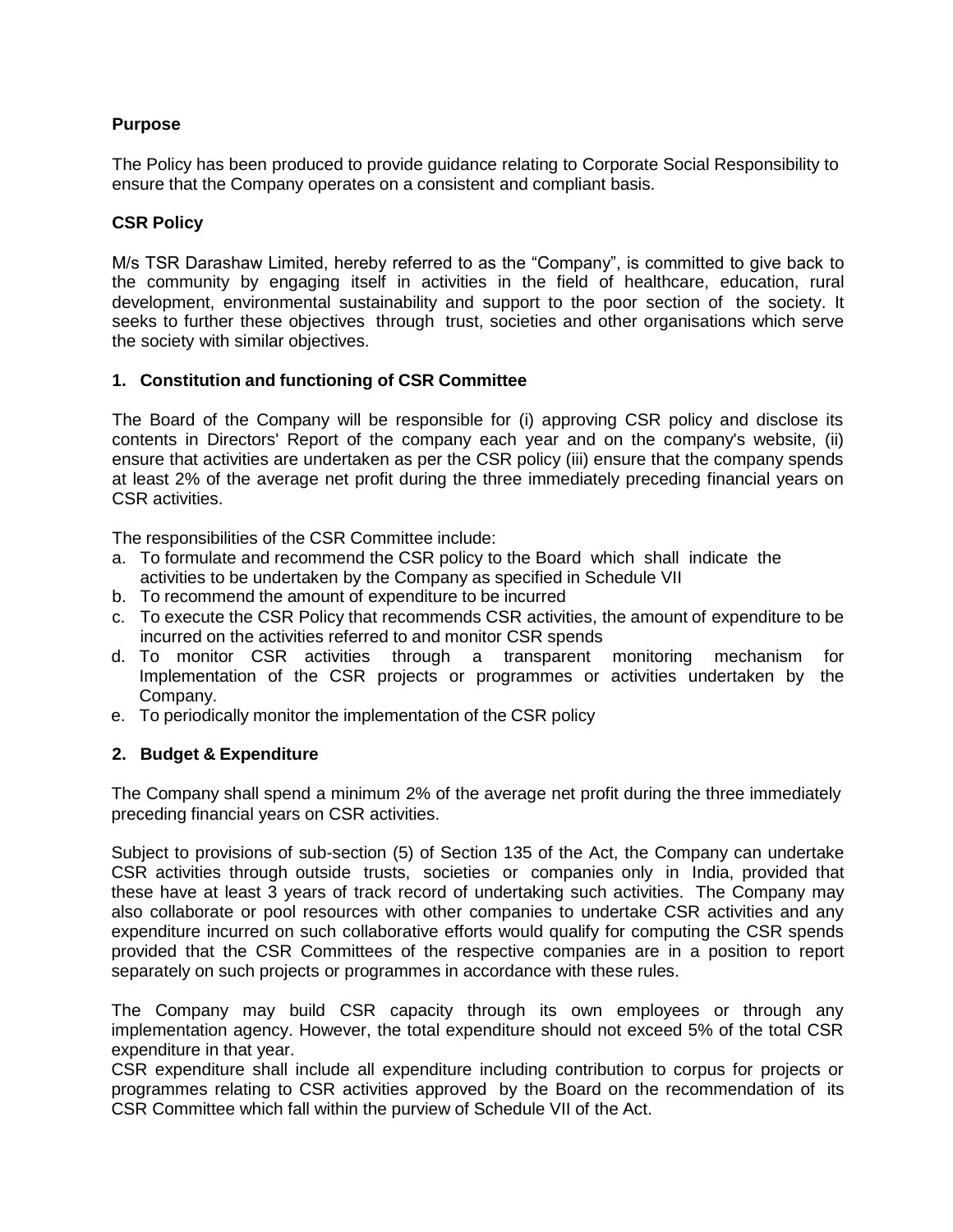CSR expenditure will exclude those:

- i) incurred in the normal course of business
- ii) incurred for benefit of employees or their families
- iii) direct or indirect contribution to political party/group or person
- iv) direct or indirect contribution to religious association/organisation/outfit or person

In case any amount is left unspent, the Director's Report will specify the reasons for this

#### **3. Focus Areas**

After due deliberations of the Committee, it is proposed to channel the CSR efforts towards healthcare, education, rural development, environmental sustainability and support to the poor section of the society as mentioned in Schedule VII of the Act:

- eradicating hunger, poverty and malnutrition, promoting healthcare including preventive healthcare and sanitation and making available safe drinking water;
- Promoting education, including special education and employment enhancing vocation skills especially among children, women, elderly, and the differently abled together with livelihood enhancement projects;
- Promoting gender equality, empowering women, setting up homes and hostels for women and orphans, setting up old age homes, day care centres and such other facilities for senior citizens and measures for reducing inequalities faced by socially and economically backward groups;
- Ensuring environmental sustainability;
- Training to promote rural sports, nationally recognised sports, paralympic sports and Olympic sports; and
- Rural development projects

#### **4. Community Investment/CSR Activities - Request for Proposal, Due Diligence and Disbursement of Funds**

The CSR activities/community investment shall be undertaken by the Company as per its stated CSR Policy, as projects or programmes or activities (either new or ongoing).

Community investments should bring a lasting benefit to society and as per the focus areas, promote healthcare and/or education and support the poor sections of the society.

Proposals by the CSR Committee regarding disbursement of community investment funding are subject to the following checks. All CSR projects should:

- Reflect the key themes of healthcare and/or education
- Ensure due diligence is completed for the trust/society/company including a field visit by the Company staff wherever possible
- Allow for staff engagement through volunteering where possible or appropriate

Once agreed by the CSR Committee, the list of projects will be submitted to the Board of Directors for approval.

On approval by the Board, the CSR Committee may release funding to the trust/society/company in the amounts agreed without further reference to the Board. Any deviations to projects previously approved by the Board must be resubmitted to the Board for reassessment and approval.